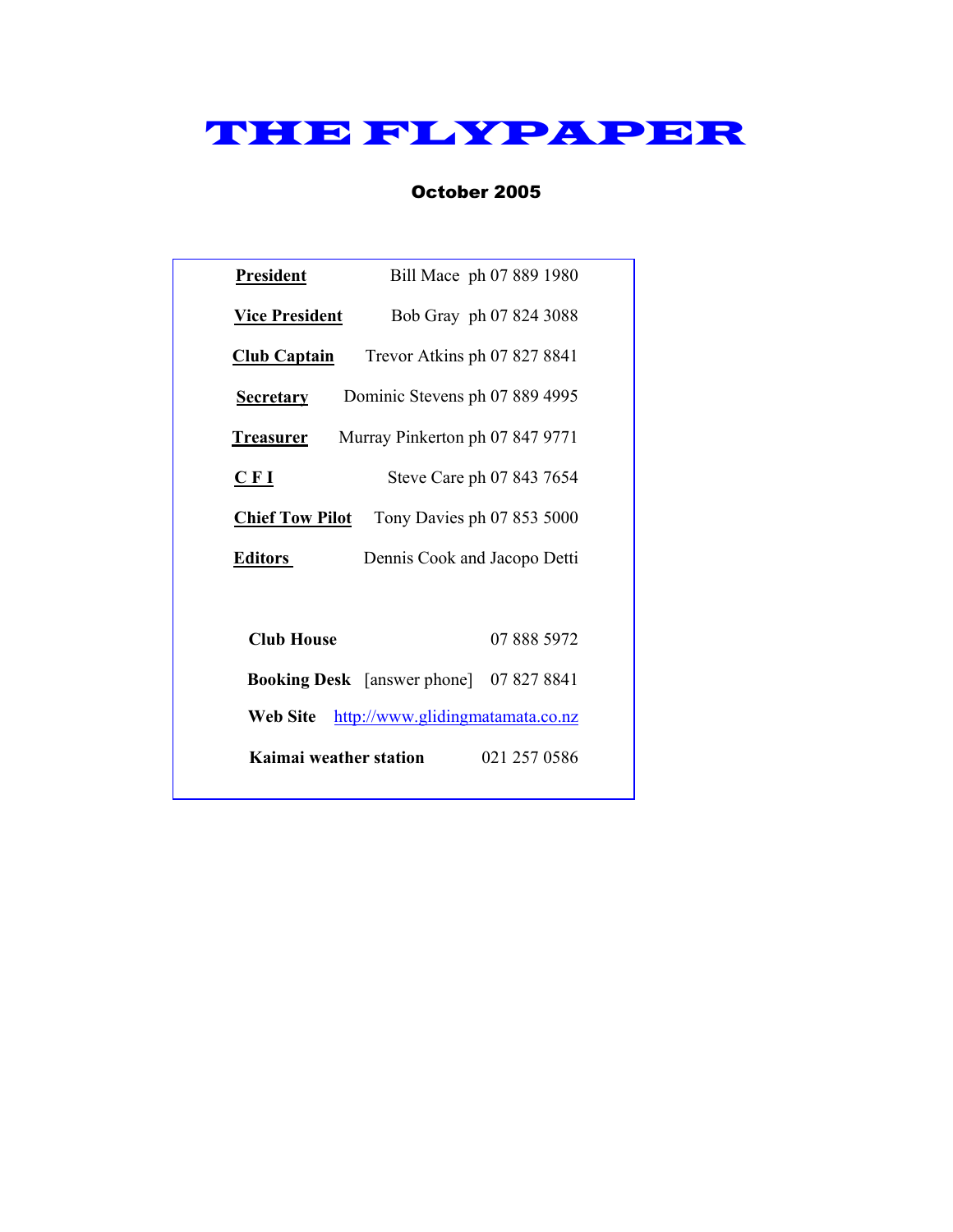## **Contents**

I think we have something for everyone this month including a couple of great stories about flying gliders. One from the *very experienced* Fin and one from the *just starting out* Dominic. There is also plenty of information, gossip, news and reports from the CFI and the President. Read and enjoy.

| <b>Gliding Club Intro Day</b>        | <b>Trevor Atkins</b> |
|--------------------------------------|----------------------|
| <b>From the Presidential Cockpit</b> | <b>Bill Mace</b>     |
| <b>Committee Report</b>              | <b>Bill Mace</b>     |
| Next month in the Flypaper           | <b>Editor</b>        |
| <b>CFI's Bits and Pieces</b>         | <b>Steve Care</b>    |
| The Seductiveness of Soaring         | lan Fin              |
| The SS Regatta                       | <b>Dominic</b>       |
| What's up Doc                        | <b>Dennis Cook</b>   |
| Advertising                          |                      |
|                                      |                      |

**Duty Roster** 

## **Next month in the Flypaper**

- Report on the Central Plateau Competition (Taupo)
- Update on the Regionals and Nationals at Matamata
- Roster for the new year
- Christmas camp update
- Radio procedures during the Walsh. The MBZ becomes controlled airspace so is then transponder mandatory.
- Some information on the 'Online Competition'

## **Deadline for the next Flypaper is November 23**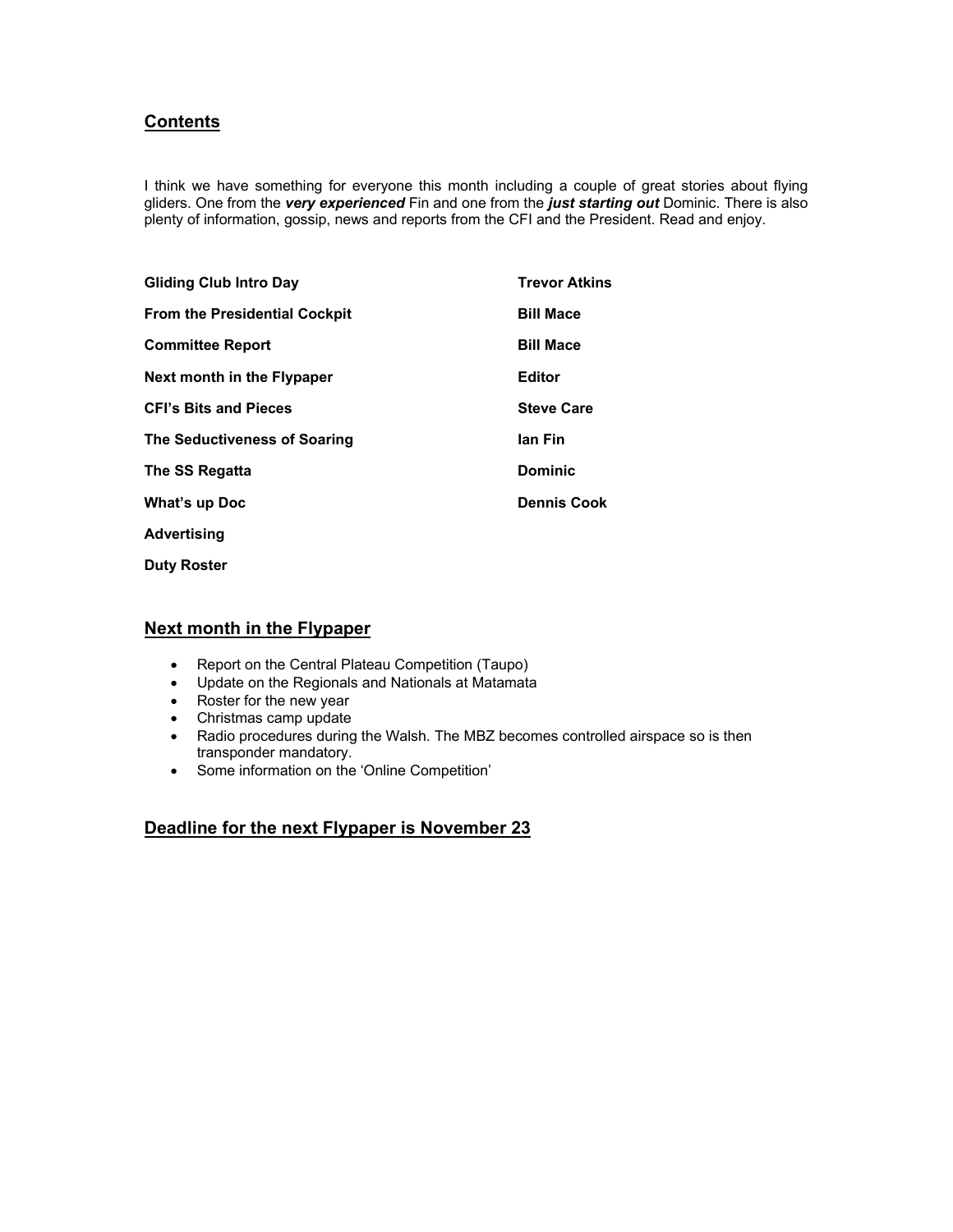## **Gliding Club Intro Day**

A day to encourage your friends and workmates to come along to...

On Saturday 5 November we will be trying out a "Gliding Club Intro Day" to trawl for new members. The idea is to put a day together for people with a serious interest in learning about gliding and the club. You can see the format for the day on the club website www.glidingmatamata.co.nz

We have a token charge of \$30 to cover the costs of the day which includes

- Intro to Gliding manual
- Copy of gliding intro video
- Introductory Logbook
- GNZ A-Certificate Training Syllabus, and Ground Handling Training Syllabus
- BBQ lunch and opportunity to meet club members
- Certificate of attendance
- A fantastic day at the airfield!
- Option to take your first 6 training flights at club rates without joining the club

All club members are most welcome to join in the BBQ for a free lunch! The only cost... mix with any new people that might be around!

This is a new concept being tried out. If you have any friends or work mates who you think might be interested why not encourage them to come along. They can book in through the club website, or they can phone the booking desk on (07) 827-8841 or email trevor.atkins@hortvision.co.nz

This is a great way for your friends and workmates to see what you have been rabbiting on about for years! **Encourage them to come out** and let's make the day a success: Saturday, 5 November - the first Saturday in November

*Captain Trevor*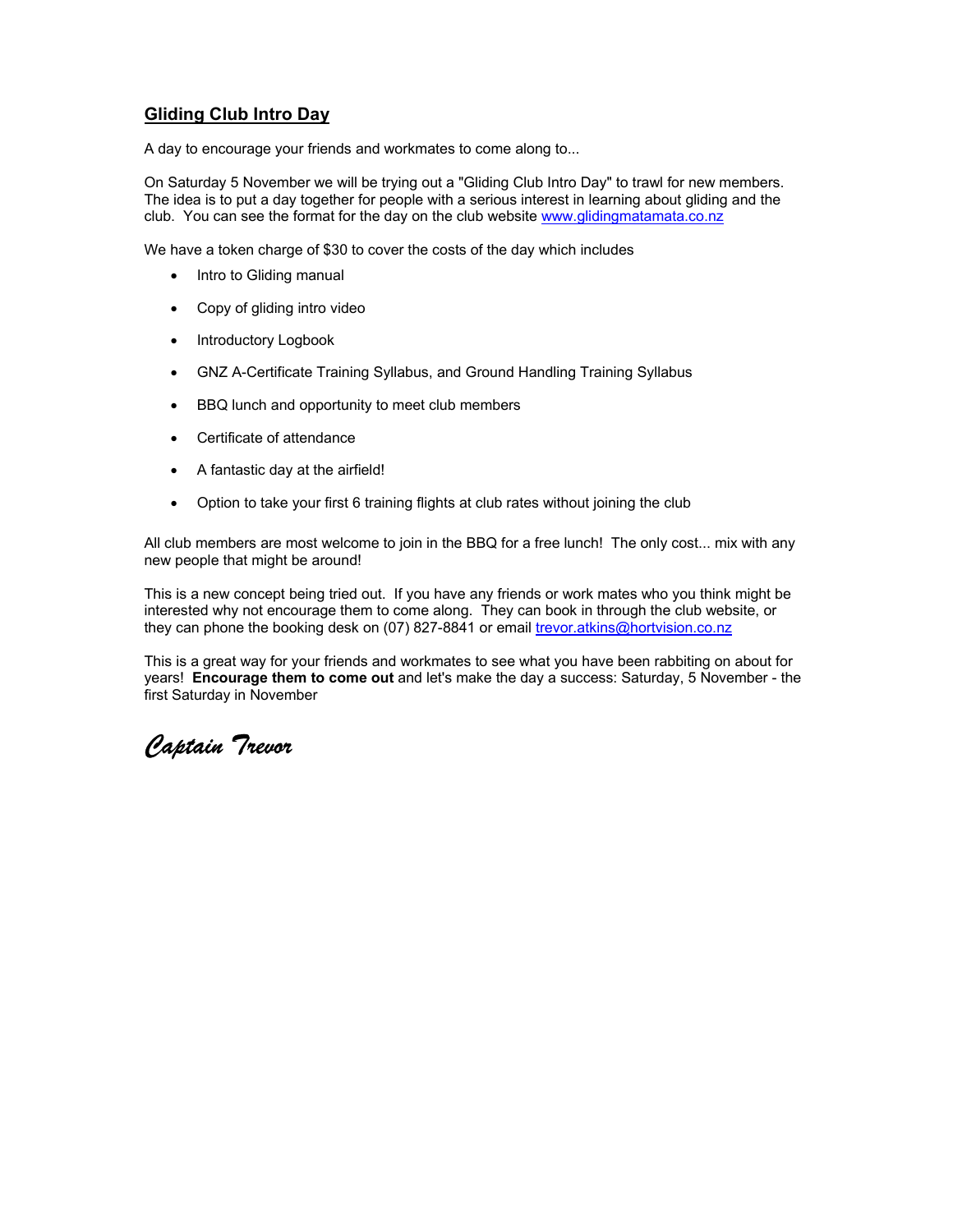## **CFI BITS N PIECES**

#### **SPIN PRACTICE**

Our Regional Operations Officer, Brian Chesterman wrote a very good article in the last Gliding Kiwi about the Puchacz. As it is particularly relevant to our club it is well worth reading.

Spinning is a vital part of our training syllabus. Every pilot, from top competition pilots, instructors and students needs to regularly practice how to get into and out of a spin. The object of the exercise is not to see how strong your stomach is, but for you to recognise and react correctly.

If you feel uncomfortable spinning, the only way to overcome it is to practice until its feels normal (and very recognisable) and the recovery is instinctive.

#### **IM SAFE**

This is part of the A syllabus, which all solo pilots need to know the acronym by heart It is not just about the words, though. It's about knowing when not to step into the cockpit of a glider. Sometimes just having the wrong frame of mind can lead to something much bigger. Only you can regulate this.

#### **REGATTA & LABOUR WEEKEND**

Great to see so much activity around the place. Some quite big flights being done. Roll on summer.

#### **BADGE FLIGHTS**

If you are keen to do some badge flights, remember its all about preparation. If you need some help, all you have to do is ask.

#### **SAFETY ISSUES**

A reminder that safety around the airfield is everyone's responsibility. If you see something that doesn't look like a safe practice, say something.

#### **PARACHUTE DROP ZONE**

Reminder that if you hear a 3 minute call in a particular drop area, you need to vacate that area. I think we have been doing quite well, but the pressure does come on as we get into the summer months.

**Safe flying** 

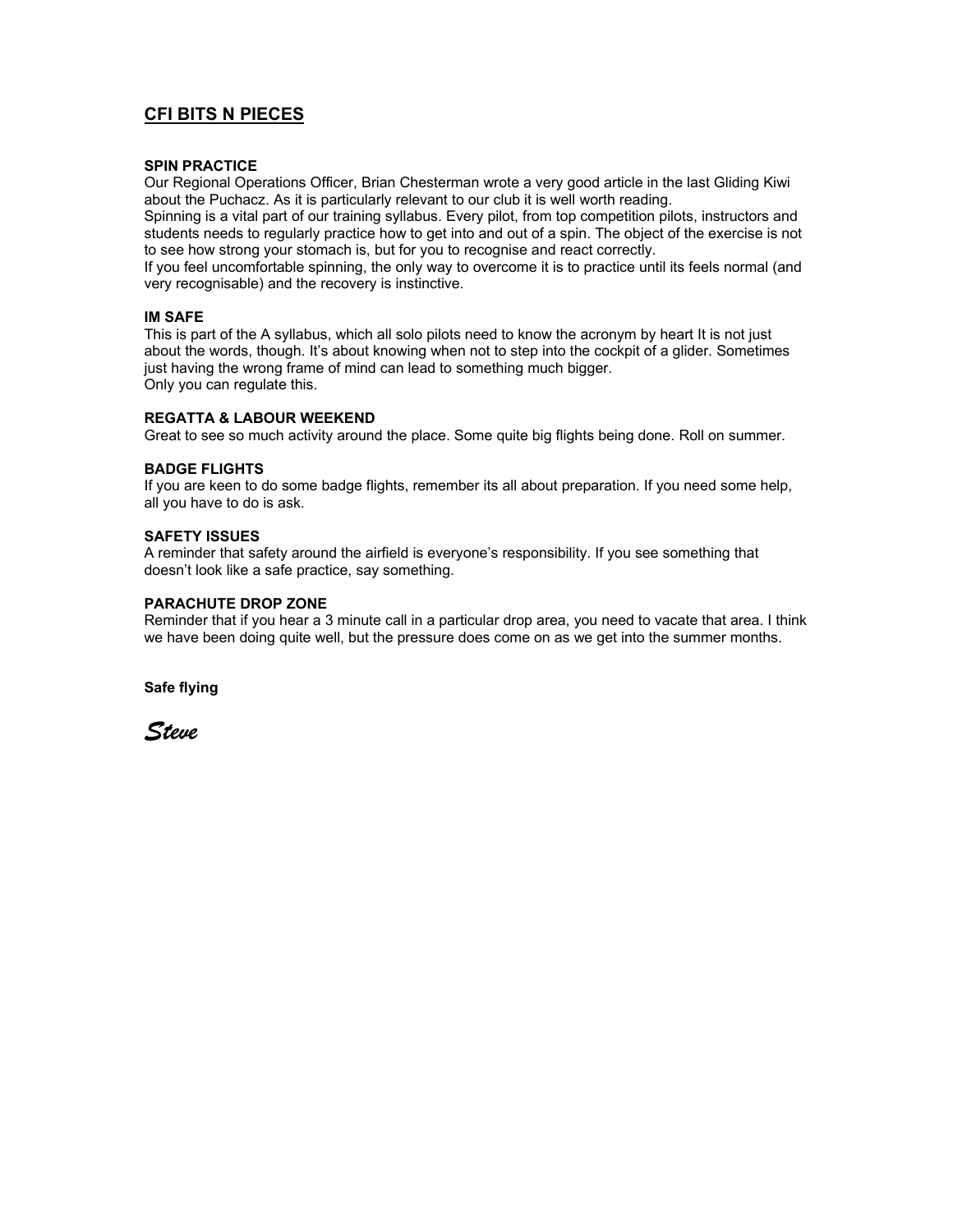## **From the Presidential Cockpit**

Gee I can't help feeling things are looking very positive at the moment. Labour Weekend saw plenty of activity over the Sunday and Monday with some very good flying conditions off the freshly mown strip. My thanks to the manager. It was great to see Aviation Sports from Whenuapai, down here, full of enthusiasm for the weekend. They will be back for Easter. They envy us our facilities, lacking club house, toilets, and hangers. Wednesday was also a good day, and we had three of the students get some winching in from 4-6pm. We have had some newspaper coverage. See notice board. We are trying a new initiative to better structure the introduction of new members by having an open day on Nov  $5<sup>th</sup>$ . Adverts will be placed in the newspapers. If you know of anyone interested in joining, then this is a great opportunity for them.

The Northern Regional Gliding Championships will be taking place  $26<sup>th</sup>$  Nov (practice day) to  $3<sup>rd</sup>$ December. There will be towing available each day after the field has launched. If you have the time available come out and see what goes on. Sit in on the briefings, assist with the launches and the retrieves, stay for the social evenings and assist with the bar. You won't be bored. Before that we have the SS Regatta on the  $12<sup>th</sup>$  November. We have a number of our club members entering in the competition in Taupo this week. Best of luck guys.

There is a small group repairing NI's trailer. I am sure they would appreciate any help you can offer. These projects can be very enjoyable as you work besides your fellow members, so don't hold back. email Hadliegh at hadleigh@thinking.co.nz

And while thinking of work well done. Chris Hector has served the club well as secretary for 3 terms of 3 years, an exceptional effort. Chris has had to give up the position of secretary due to health reasons. He is fine, but just not allowed to fly for 12 months, we all feel sorry for you. Thank you Chris. Dom Stevens has agreed to take over the position from November on. Thank you Dom.

Trevor has been very busy on the web site. Remember to check for the excellent calendar of events he has posted there. The site has the roster and a whole lot of interesting stuff, and links to other sites of interest. This is our main resource for spreading information that affects you and your club, so it is wise to check it regularly. http://www.glidingmatamata.co.nz. For the password to get to the members only section, email me and I will help you out. wajvmace@infogen.co.nz. Remember, if you are a new pilot, even overcast days are good for circuit training, and there is

generally less air traffic to content with. If in doubt, phone the duty instructor the night before.

Here's looking forward to more great flying weather and seeing you out there enjoying yourselves.



#### **Committee Report**

- Tost Weak Links have arrived for the winch.
- Phil Smith has sprayed the club hanger to kill White Tailed Spiders.
- Zip zap machine now working for credit cards. (It costs the Club per transaction, so is principally for trial flight use)
- Piako Gliding Club sign has been hung over the hanger door.
- Decision was made to hold open day and advertise it in the papers.
- Chris resigned as secretary and Dom agreed to replace him.
- It was agreed copies of Tow Pilots Medicals and BFR's were to be held in a folder at the club.
- Gliders were to be made available for various events.
- Airstrip grass management was discussed.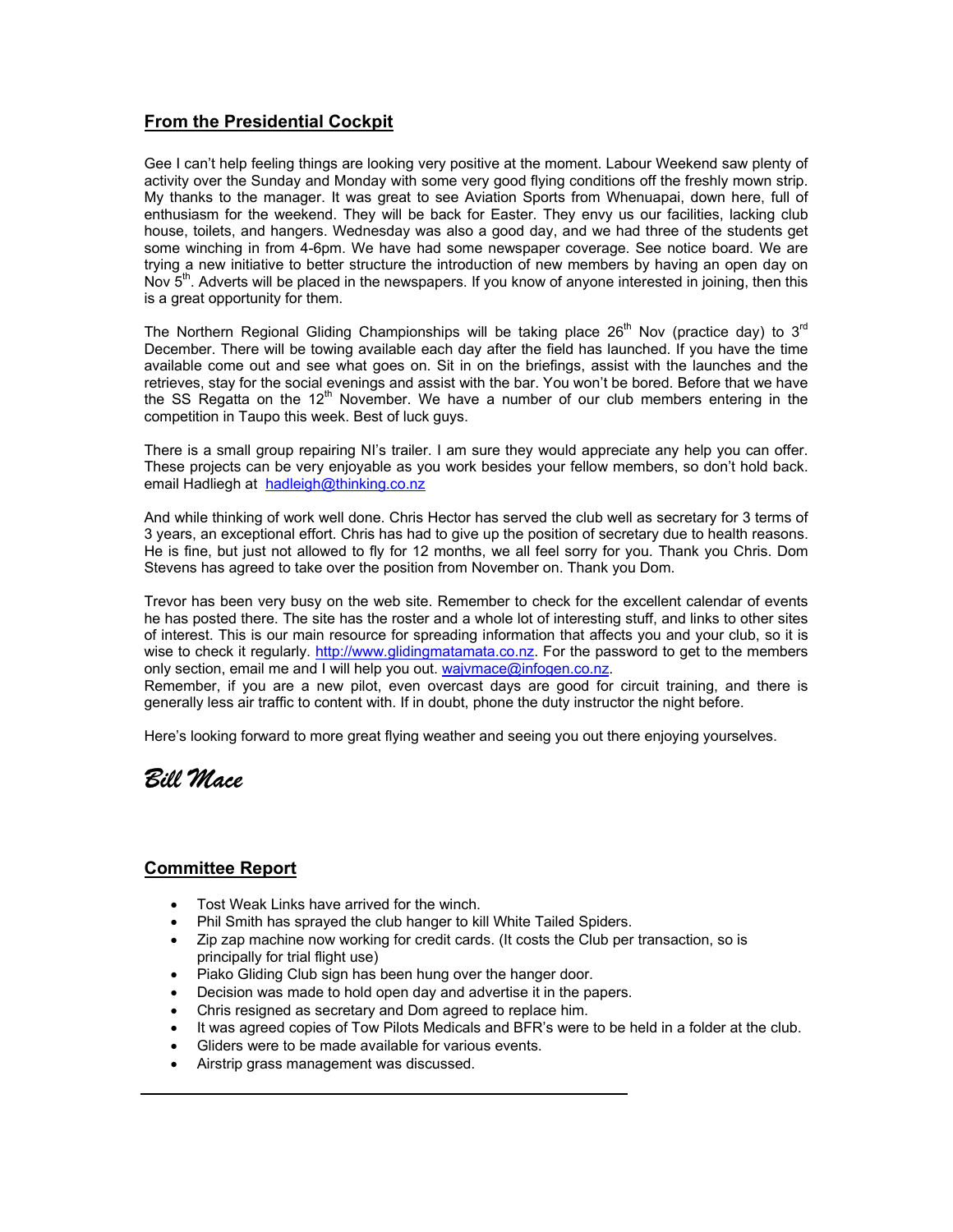## **The SS Regatta**

The SS, standing for Second Saturday turned out to be more of a second Sunday for the majority of participating pilots. That's not to say Saturday was wasted time. I got to meet and chat with some of Tauranga's pilots and talk about their typical style of flying on their side of the ridge which was very interesting. I also spent some time (quite a lot actually) figuring out how to set up my new GPS (I'd convinced my wife I needed one, Trev Terry convinced me I needed an expensive one and Bob Grey convinced me I should learn how to use it…more of that later!). Rather prudently I marked the course and turn points on my VNC as well as setting it on the GPS.

Although the high winds deterred most on the Saturday, a group of onlookers (my self included) watched with bated breath as Ben Flewett, Dave Jensen and Stuart Cameron with a lot of help from Nick Bowling in BZA cheated the elements and launched for the "Big Boys" course (as they departed rnwy 28 and turned left before heading to the ridge they sat almost stationary when into wind, Pawnee at full song and the glider wings flexing as if trying to fly like a bird!). The course: start gate 3000ft at Gordon, Thames A/F, TePoi, Paeroa, finish at Matamata. I'm not sure how long they took or who won but I did hear that Ben averaged 167 kph! I later overheard him describe the flight as 'like being at a heavy metal concert'.

On the Sunday quite a few of us decided to try the Saturday "Small Boys" course: start gate 3000 ft Gordon, Paeroa (with a 10 km radius circle), TePoi (also with a 10 km radius circle), finish at Matamata. For me this was my first attempt at flying a task solo. To be fair, with the 10km radius circles around the turn points and the whole task pretty much on the ridge with a good Northwesterly blowing it wasn't going to be impossible even for a pilot of my standing. I still had plenty of butterflies at the start though.

I flew GNI (Club Astir) and met up with GPK (PW6) flown by June Ritter and Bob Grey shortly before the start at Gordon – which I completely fluffed!! I flew across the start gate no problem, just that I'd not optimized my 3000 ft start height so as I watched PK speed off to the North turn point I was left behind to do some "s" turns to gain height to clear a lee facing spur of the ridge (learning curve and all that stuff!). On this note; anyone like my self who is new to ridge flying make sure you have a modicum of knowledge of how it works and have flown some low-level joins with an instructor. I had a little shock; when having the extra work load of flying the start gate plus a new toy (GPS - equals head down in cockpit!) and the intention of heading north only to suddenly find at about 1400ft asl that I was getting about 2 kts down! With the northwesterly it's only the northerly facing slopes that are going to work. Unless the wind is perpendicular to the ridge don't expect constant lift and be aware of the liquid like effect of air flowing through the gullies.

Satisfied that I was now at a reasonable height, I too set off north. To the south of the Waiorongomai Valley I joined up with GPC (Puchacz) flown by Dave Reed and Steve Care. Having now gained safe height to round Mt Te Aroha I made my first GPS error! Somewhat embarrassingly over the radio I inform PC that we were now within the 10 km turn point……Long pause before PC replies "are you sure?" I confidently assure them that's what the new toy says…..Another long pause from PC, "Have you got nautical miles instead of kilometers?" I don't even have to look at the new toy, I pull out the MKI eye ball backup – the VNC and sigh that Homer Simpson style "doh!" before I sheepishly reply "affirmative".

We flew over the saddle on the ridge that leads to Tirohia then carried on a short distance before turning 180 degrees, now confident we were well inside the 10 km turn point. It was at this point that I realized I'm probably not yet ready to be a competition pilot. I should have put the stick forward gained some speed and hugged the ridge however, although having lots of fun I thought what's the rush; I'd take in some of the view. Except there wasn't much, the weather was closing in from the northwest and it was getting quite overcast.

With around 60 kts IAS and a tail wind component I headed for the next turn point via the ridge. There were lots of other gliders going about their way, most of which were way below me at what looked like tree height and all going a lot faster. As I passed over the Tunnel entrance that runs through the Kaimai's I contacted PK to find their position. They were just departing the Te Poi turn point. When I asked if they were going to return to the ridge for the last leg back to the airfield, someone chirped in on the RT not to give away any secrets. Pretty serious this not so serious fun competition!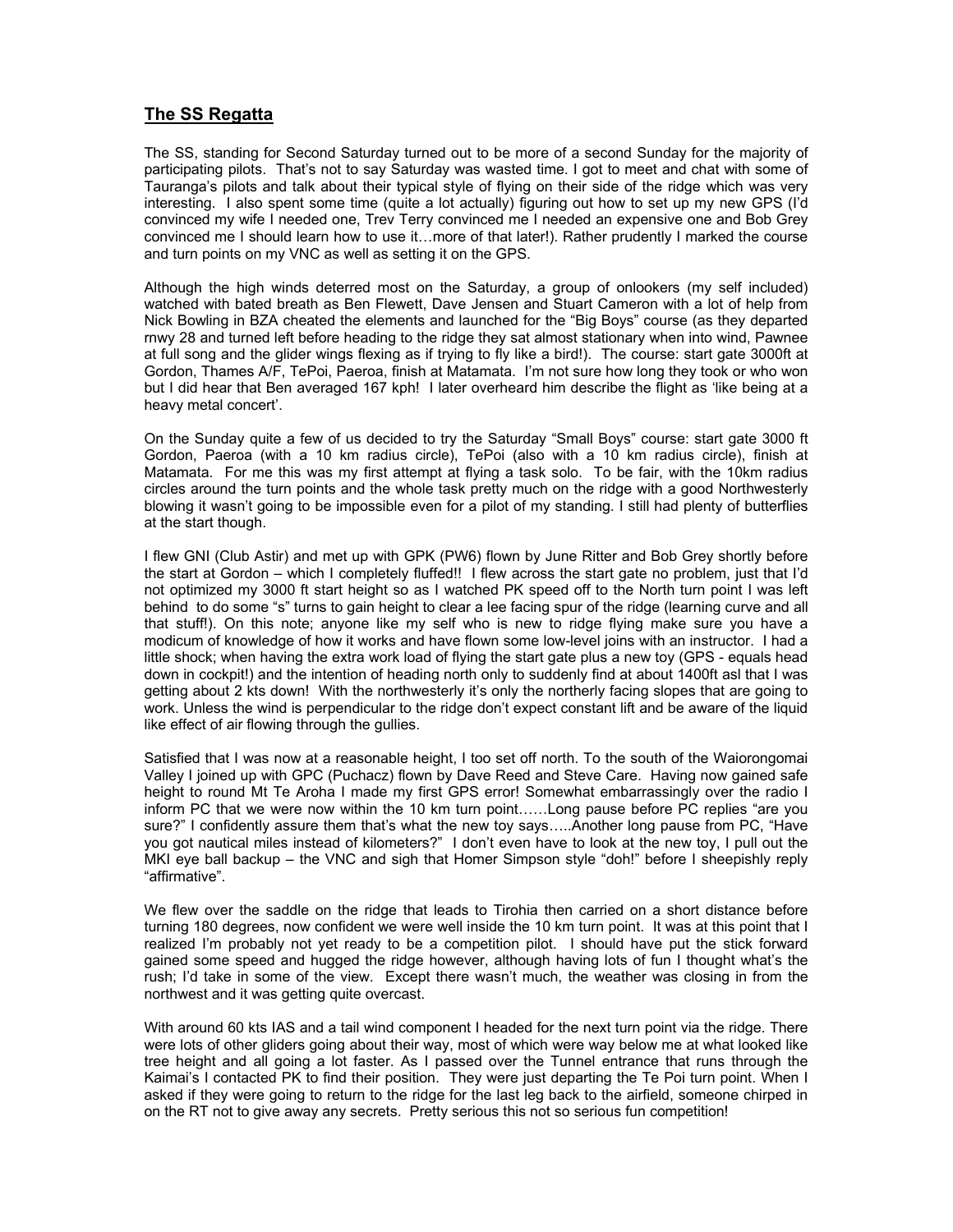I left the ridge shortly before the radar dome and headed directly for Te Poi. My new game plan was not to nip in and out of the turn points 10 km radius, but to fly almost right over Te Poi. I found that although there was eight eighths cloud cover I was getting virtually no sink at all from the ridge to Te Poi. Having flown within about a half nautical mile of the Te Poi turn point, I had thoughts of getting home. The overcast skies made the three nautical miles from Te Poi to the closest part of the ridge look so much further. Whilst having a navigational dither I headed NNW from Te Poi, hoping that I still had the option of flying via the high point on the ridge to get back to the airfield.

The GPS was showing Matamata-AF as the last waypoint in my route and had a "distance to next" as eight nm. My new toy has a data field that I hadn't really taken to much notice of throughout this flight; it can constantly calculate your glide ratio. I had pondered this the previous day and had figured that height required is equal to distance (in feet) divided by the glide ratio (and it even takes into account the head wind due to the fact the GPS is constantly updating the glide ratio). The glide ratio was 22:1, so 8 times 6076 divided by 22 (then add 1000 ft for circuit) gave me 3209 feet and I had 3250 feet – viola; I should be able to do a final glide. (Lucky I carry a pocket calculator!) The only remaining mystery was speed to fly. I figured that if I kept monitoring the glide ratio on the GPS this should tell me faster or slower? I never saw the glide ratio go any lower than 18:1 and I never noticed any better than 22:1. So, I was pretty chuffed when I reached the airfield and joined the circuit at 1200 feet.

For me personally it was a brilliant day; I'd flown a course, used a GPS to navigate turn points and in a glider that I have the least experience in. Hopefully these SS Regattas are going to be well supported and as long as the format can cover all skill levels from beginner like my self to those who want bit of a challenge, then we're in for a good season.

## *Dominic Stevens*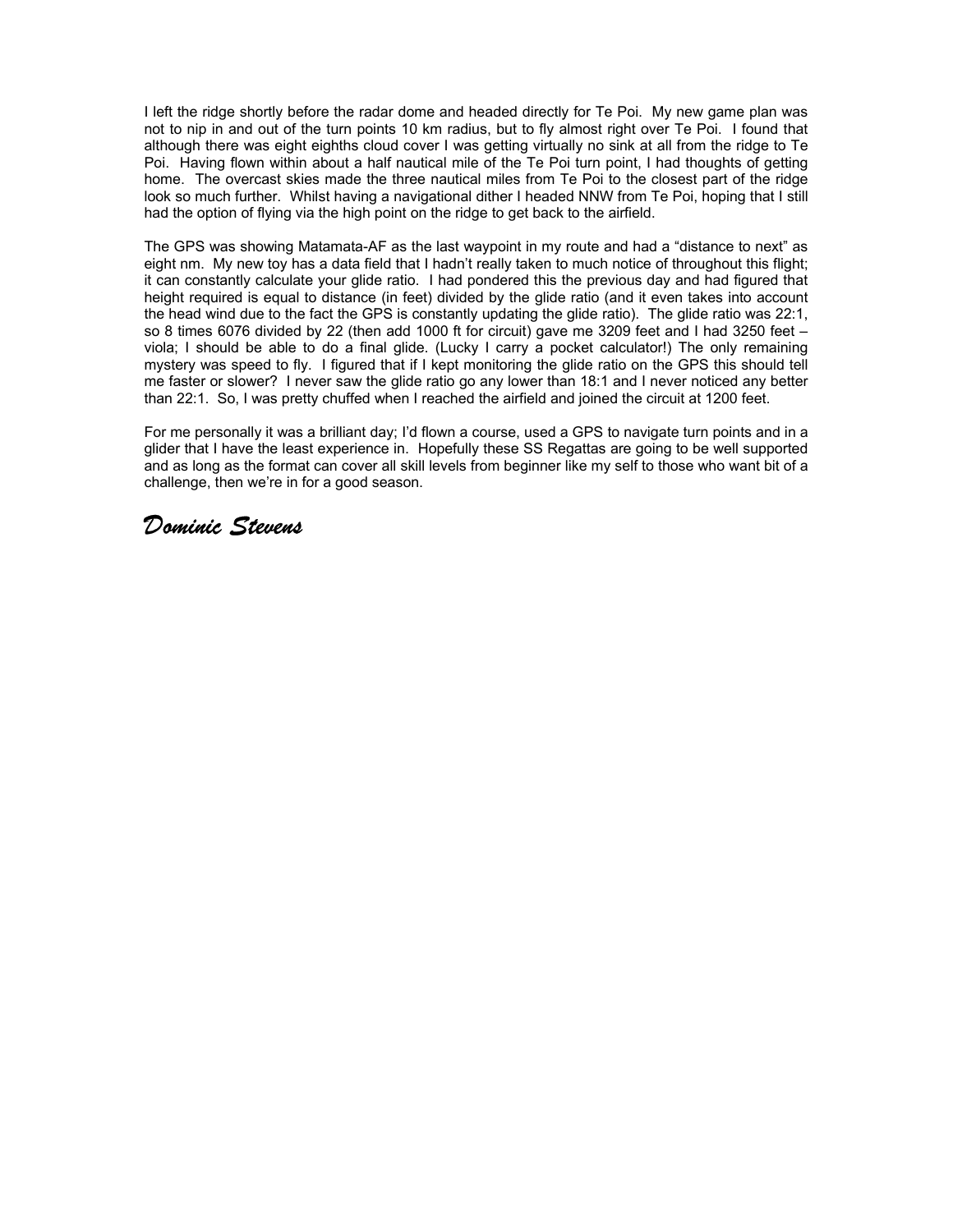#### **The Seductiveness of Soaring**

I was honoured at the AGM with the award of the President's pot for the most meritorious cross country flight of the 2004-2005 soaring season. However the award came with the compelling proviso that I should share with club members the memorable experience of a triangular flight which took place during the last Matamata Soaring Centre contest.

The reason why I am still passionate about gliding after more than forty years of contest and cross country flying is that it becomes a never ending challenge to extend the boundaries of achievability. Every flight presents a unique potpourri of meteorological conditions which must be analyzed with a combination of patience, lateral thinking, confidence and an ability to recognise opportunity when the right occasion arises. In other words it is imperative to recognize when you can put your foot down to utilise existing good conditions and when you must slow down and reconsider your options.

The flight which I am going to discuss was a triangle with turnpoints at Hikutaia and Pureora which is in the Rangitoto Ranges to the west of Lake Taupo. By the time we had reached the first turnpoint it was already under the influence of sea breeze from the Thames area which was causing convection to be weak and broken. These conditions required a tiptoe approach of staying as high as possible [1500'] and trickling south to better conditions in the Tirohia Ridge region. Here a six knot thermal triggered by the sea breeze wedge advancing into a warm gully later proved to be a false harbinger of the conditions further down the track.

Conditions remained positive until Tirau was reached where although cloud formations still looked good the thermal formation was being destroyed by a confused sea breeze situation at low level. While trying to find survivable lift around Putaruru I got down to about 1000' agl from which it seemed to take an eternity to get back to cloud base at 4500'. By this time other competitors were either landing out or pushing on to a landing at Tokoroa Airfield and it was not long before I realised that I was the only glider still airborne.

It was now time to change tactics as speed was no longer a priority and distance or completion was going to provide a good bonus of contest points. Looking out towards Pureora there were small wisps over the forest before Mangakino and closer to the Rangitoto Range a higher sea breeze convergence had set up. I figured that the wisps would get me beyond Mangakino and the convergence would at least give me an out back to Tokoroa Airfield.

In fact the convergence which was being formed from the west coast, the east coast and Lake Taupo provided a strong climb to over 6000'. Although there was still 15 kilometres to the turnpoint and 15 kilometres return to lift the airmass was very calm and buoyant and I only lost an amazing 1000' over 30 kilometres. I was hoping for a climb back to at least 6000' but the decaying convergence was slowly drifting eastwards toward the Waikato River where I could only reach 5300' which was marginally under final glide height.

Never the less Tokoroa Airfield was no longer necessary as the spud patch at Hinuera was within gliding range. The glide across the pine forests was very smooth and buoyant bringing me almost back to final glide slope for Matamata. However after leaving the forest area the air became more disturbed and probably a slight headwind factor intruded. There had been zero lift since leaving Mangakino but a slight edge in the cloud cover near Okoriore was letting some weak sunlight through. This was my last chance as I was now within range of the spud patch but about 400' short of reaching Matamata Airfield. From about 2000' it took over half an hour to reach 2350' which was just enough height to make a straight in final approach to Matamata.

I remain seduced by the magic of soaring flight.

*Ianfin*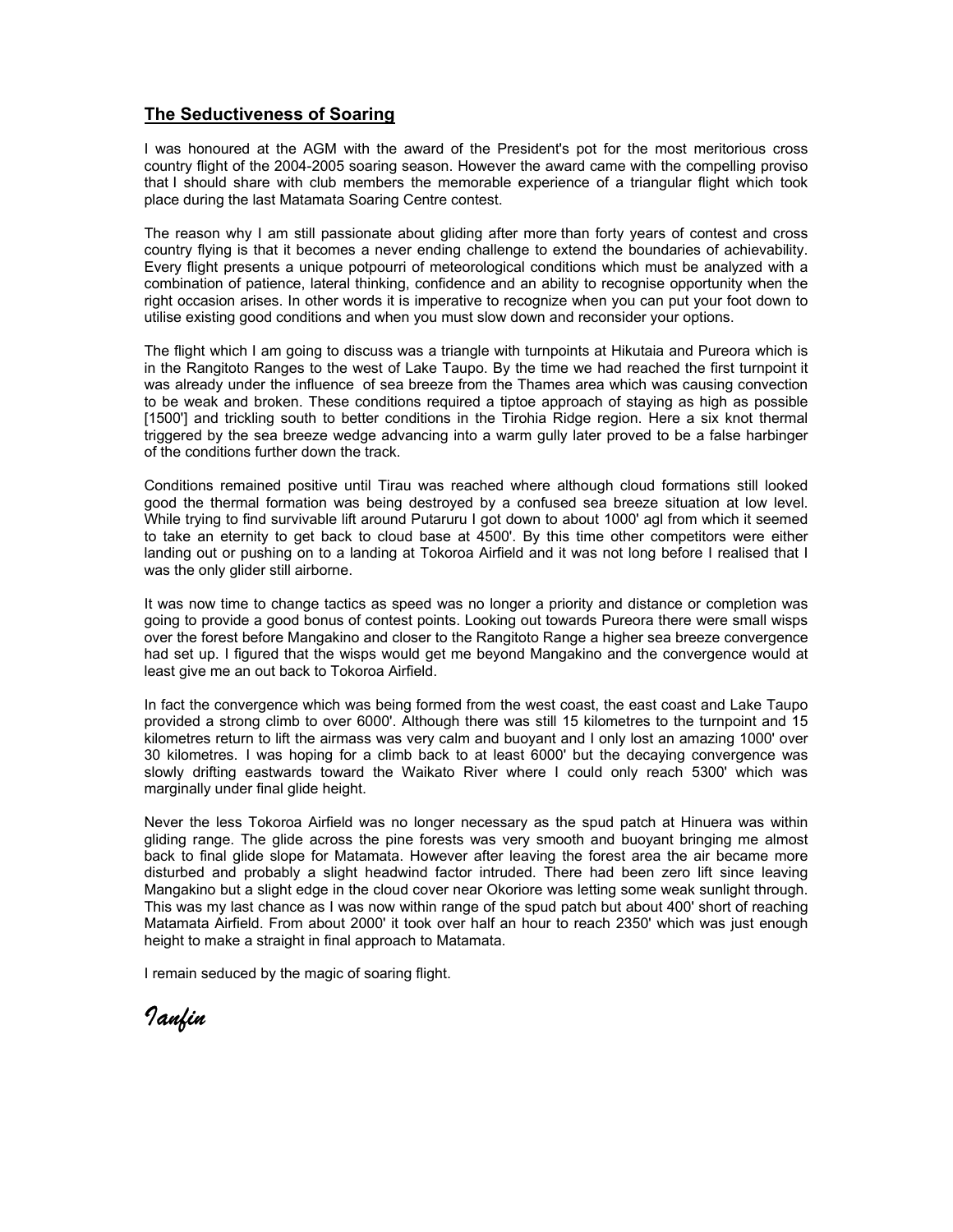#### **Matamata Soaring Centre Competition - 2005**

| # $CN$ | <b>Pilot</b>                             | <b>Country</b>  | <b>Glider</b>       | <b>Total points</b> |
|--------|------------------------------------------|-----------------|---------------------|---------------------|
|        | 1 ZO Ian Finlayson                       | Paiko           | ASW <sub>27</sub>   | 3896                |
|        | 2 ZM Lindsey Stephens Auckland ASW 27    |                 |                     | 3746                |
|        | 3 TD Tony Van Dyk Hutt Valley LS8        |                 |                     | 2589                |
|        | 4 NM Brian Chesterman Tauranga Discus CS |                 |                     | 2067                |
|        | 5 PV Ross Taylor                         | Auckland        | Discus B            | 1994                |
|        | 6 VW Brett Hunter                        | Tauranga ASW 20 |                     | 1606                |
|        | 7 VC Ralph Gore                          | Piako           | <b>ASW 20</b>       | 1441                |
|        | 8 RP Roger Peters                        |                 | Tauranga ASW20F 15m | 389                 |

Matamata 06 Feb - 12 Feb

## **What's Up Doc**

The 05/06 soaring season has kicked off with a good weekend of ridge flying, an enthusiastic start to the Second **Saturday Regatta** and a well attended BBQ courtesy of Jan and the rest of her team.

As I write the Sunday and Monday of **Labour weekend** look like 300km days. If they are then more news will follow.

A special welcome from the Flypaper and the Committee to **Ann Johnson** who has recently joined the club. Ann is a long time glider pilot and NZ record holder. She is also famous and held in awe for her flight from Matamata to Gisborne. She is also the first person I ever flew with and I still have a vivid memory of a fantastic 1 hour flight in amazing thermals flying in GFN at Matamata.

We have just been advised that the **Czech aerobatic glider** and instructors are not coming to Matamata as originally planned. Hopefully this will happen next year.

The **Catlin Trophy** and the **Care 200** courses are unchanged from last year. See the website for details but basically the tasks are ridge tasks as they were in the 2004/2005 season.

The **Les Riesterer Short Course** is also unchanged. Caravan – Wardville School – Pohlen Road – Walton railway over bridge – Caravan. Have a go at this, I've done it three times now and it's a lot fun and better than just floating from cloud to cloud around the airfield. Every pilot who flies the club singles is expected to attempt this course. You don't need a GPS, all you need to do is get someone to time you passing over the caravan at the start and end and to be honest at the turnpoints.

Fly on the wall reports that Phil Smith (PS2) impressed the trainers at the recent Taupo **B Cat training weekend**. This is not just a reflection on Phil, who has already been a very successful instructor in rafting, hang gliding and para gliding, but also on the overall quality of training and instructor training at Piako. Well done Phil, and well done Steve.

We have had a few problems lately with locals **stealing wheels** and number plates from our trailers. Please consider security measures such as unattractive wheels, smearing your wheels with cyanide, lock nuts etc.

Rumour has it that **Mike Charlie** has been prepared for the coming X/C season. I hope this is the beginning of a trend that sees more of our longer time members getting themselves back into some real flying.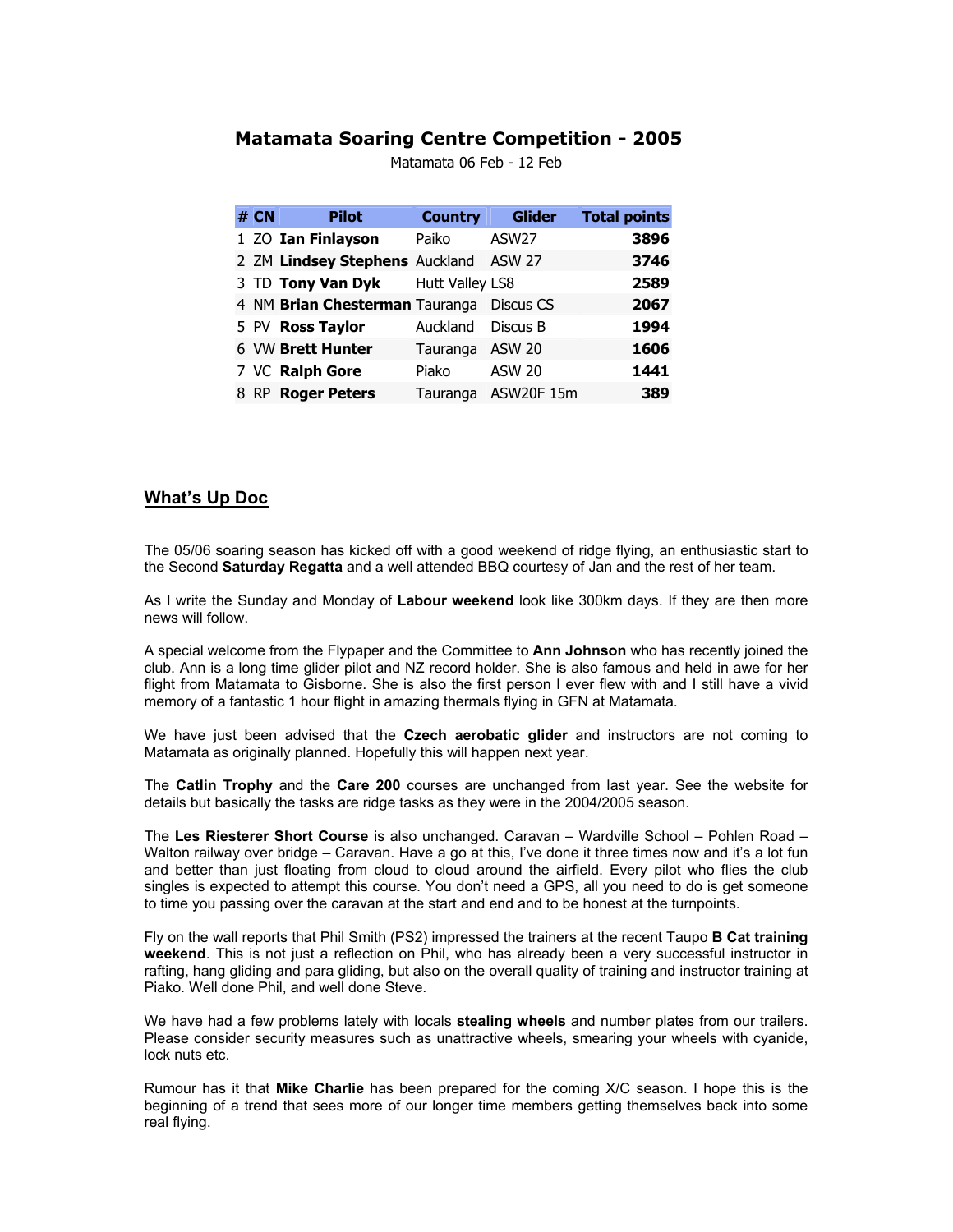We hope to have a **Vintage Kiwi** weekend in March and most of these gliders can not stand any wet weather so if you can help out with some hangar space then please let me know, asap. I'd like a commitment for 6 or 8 hangar spaces.

Call Dennis on 07 823 6677 or send an email to dennis.cook@xtra.co.nz

#### **Central Plateau Competition**

This is another fun competition in a fantastic part of the country run by the Taupo Gliding Club. Current indications are that about 20 to 25 pilots will be entering including at least 3 from Piako. If you have some time off and want some fun in late October and early November then contact Dennis Cook on 07 8236677 for details.

#### **Second Saturday Regatta**

Make sure you set the  $12<sup>th</sup>$  of November aside as this will be the second of the SS regatta days. Keep the Sunday reserved as a backup too, as you will see elsewhere in the Flypaper this strategy proved very beneficial for 5 Piako pilots on the first SS Regatta Sunday.

#### **Northern Regionals**

As promised last month we are having good weather for the whole week and if not I will be running naked down the main street of Epsom. This competition will be held at the usual time, end of November and beginning of December. See the GNZ website for details or contact Dennis Cook, Ralph Gore or Bill Mace for details.

#### **Labour Weekend**

As indicated above the Sunday and Monday of labour weekend were 300 km days. In fact there was fantastic flying everywhere from Auckland to Wellington with flights around the 300km mark out of Wellington, Taupo, Matamata, Tauranga and Auckland on both days.

#### **New Secretary**

You might have noticed that the front page shows we have a new secretary, Dominic Stevens. Due to what is hopefully a temporary health problem Chris Hector will not be flying this Summer and will not be able to attend committee meetings. As a result the committee have accepted Dominic's generous offer to take on the job for the rest of the year. Thank you very much Dominic and get well soon Chris.

*Dennis Cook*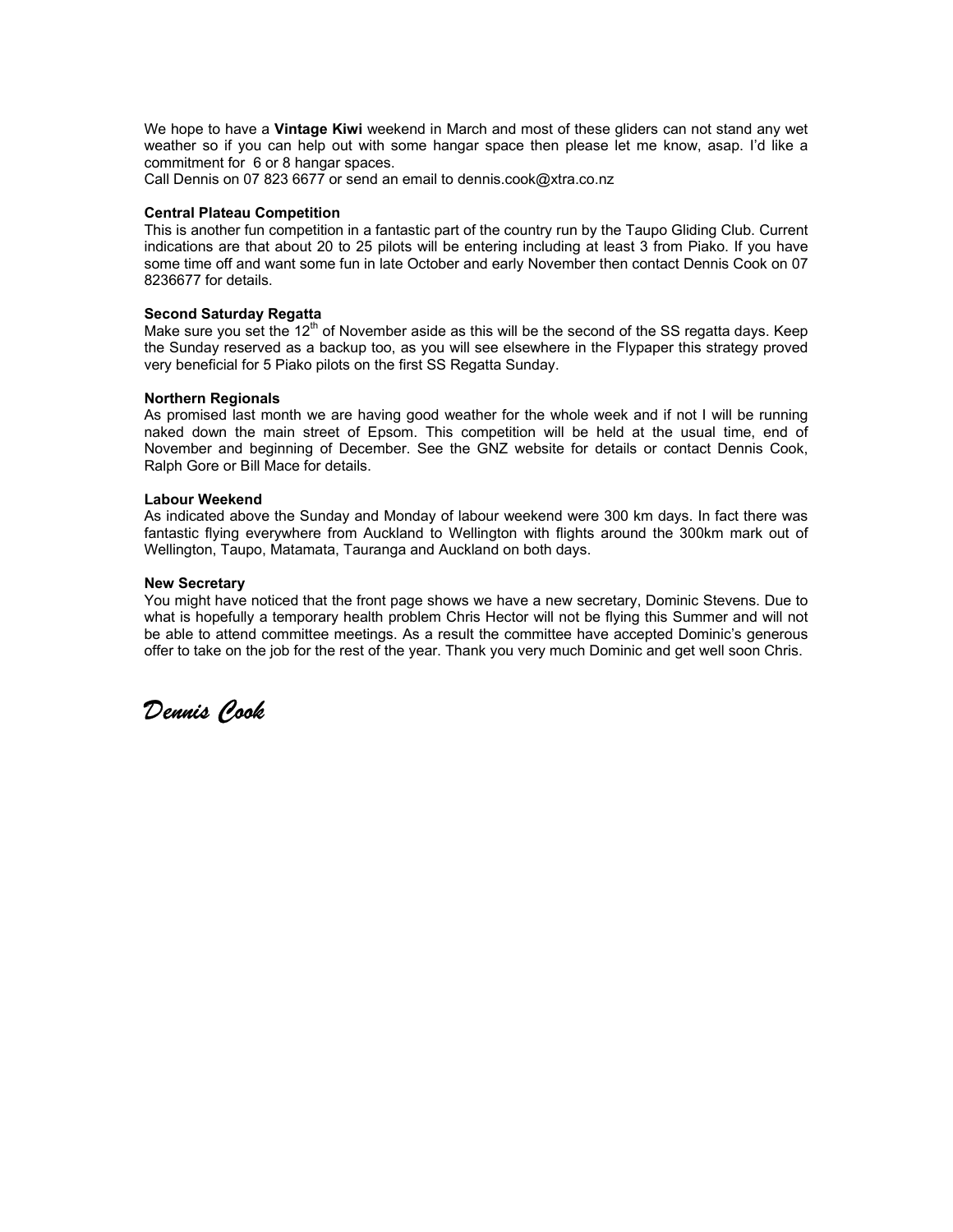## **Second Saturday Regatta 12 November**

Hear yea, hear yea!

The next Second Saturday Regatta is scheduled for 12 November

Regular flying operations, so do come flying even if you are not competing



For those wanting to compete, be sure to register via the link on the Gliding New Zealand website www.gliding.co.nz

and if you need a club glider or want to fly with an instructor in a twin, contact CFI Steve Care.

## **FOR EVERYONE, DINNER at 6pm**

The Piako Gliding Club Social Committee is putting together another fabulous meal, very moderately priced. Timed so that if you have other commitments Saturday night you can have a meal and slide out afterwards; or spend the evening socializing at the club.